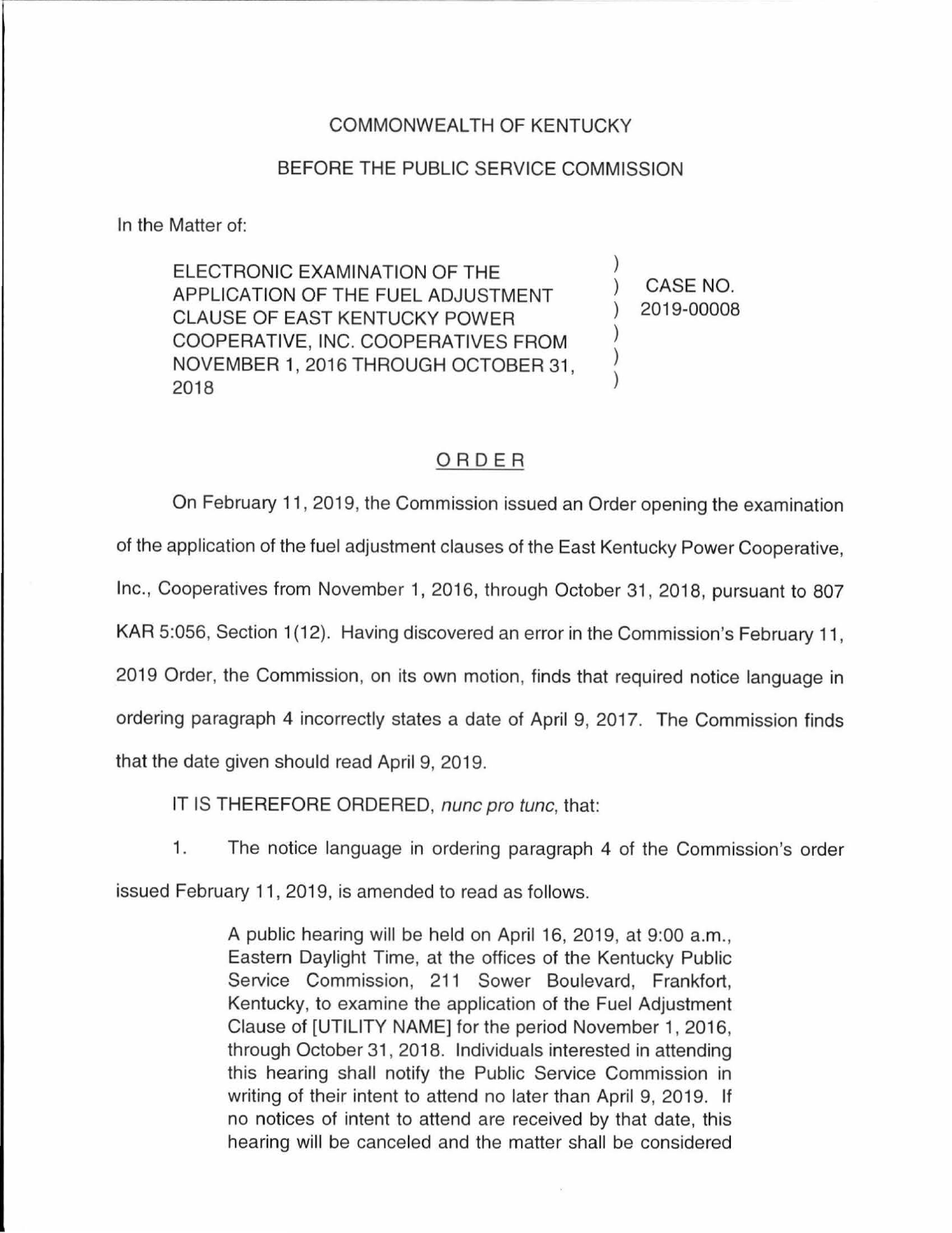submitted for decision based on the evidence in the record. Written notice of intent to attend this hearing should be sent to: Executive Director, Kentucky Public Service Commission, P.O. Box 615, Frankfort, Kentucky 40602, and should specify the Cooperative to which the comments relate.

2. All other provisions of the February 11 , 2019 Order shall remain in full force

and effect.

## [REMAINDER OF PAGE INTENTIONALLY LEFT BLANK]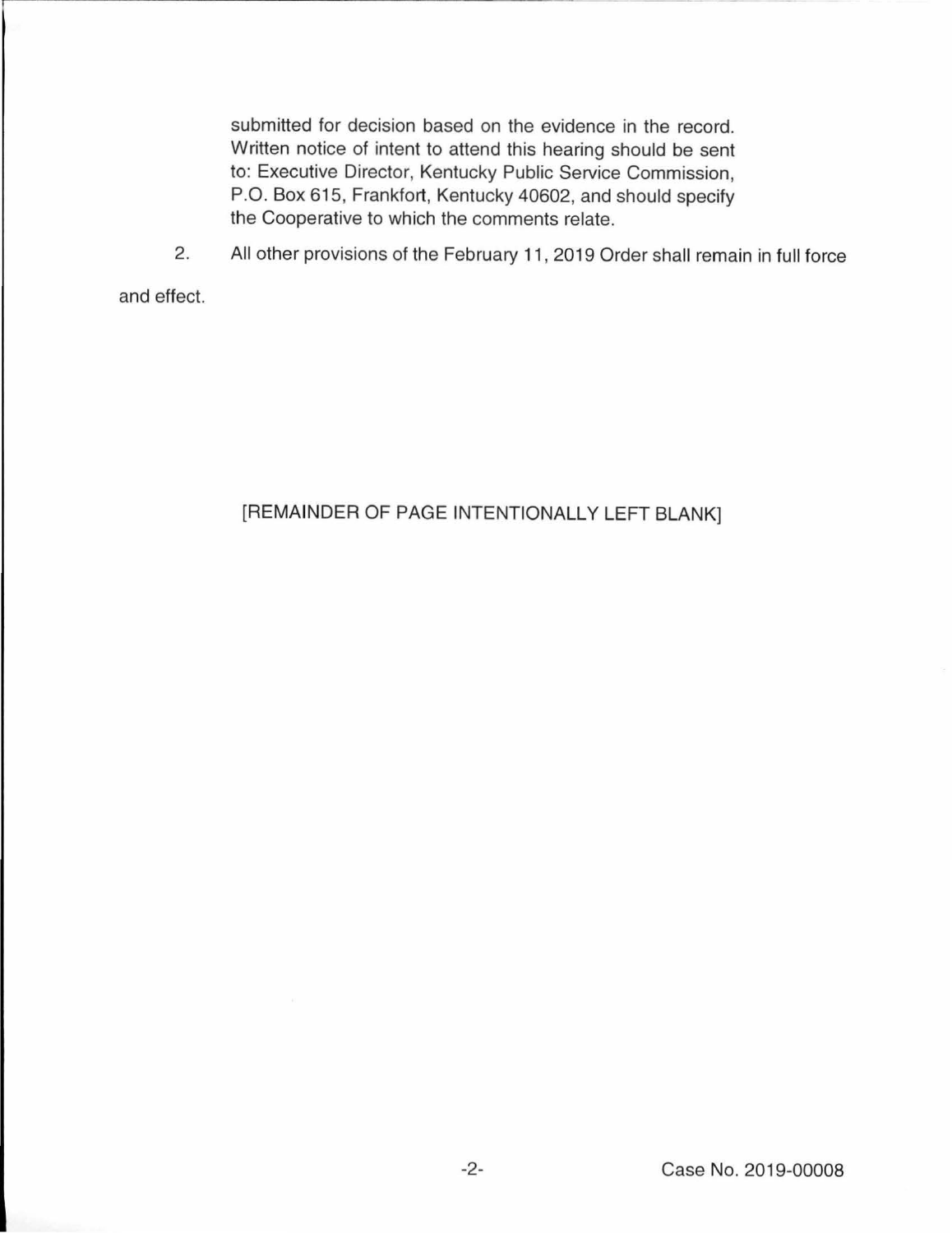By the Commission

| <b>ENTERED</b>         |                    |
|------------------------|--------------------|
| FEB 13 2019            |                    |
| <b>KENTUCKY PUBLIC</b> | SERVICE COMMISSION |

ATTEST:

Clurc R. Rinson

Case No. 2019-00008